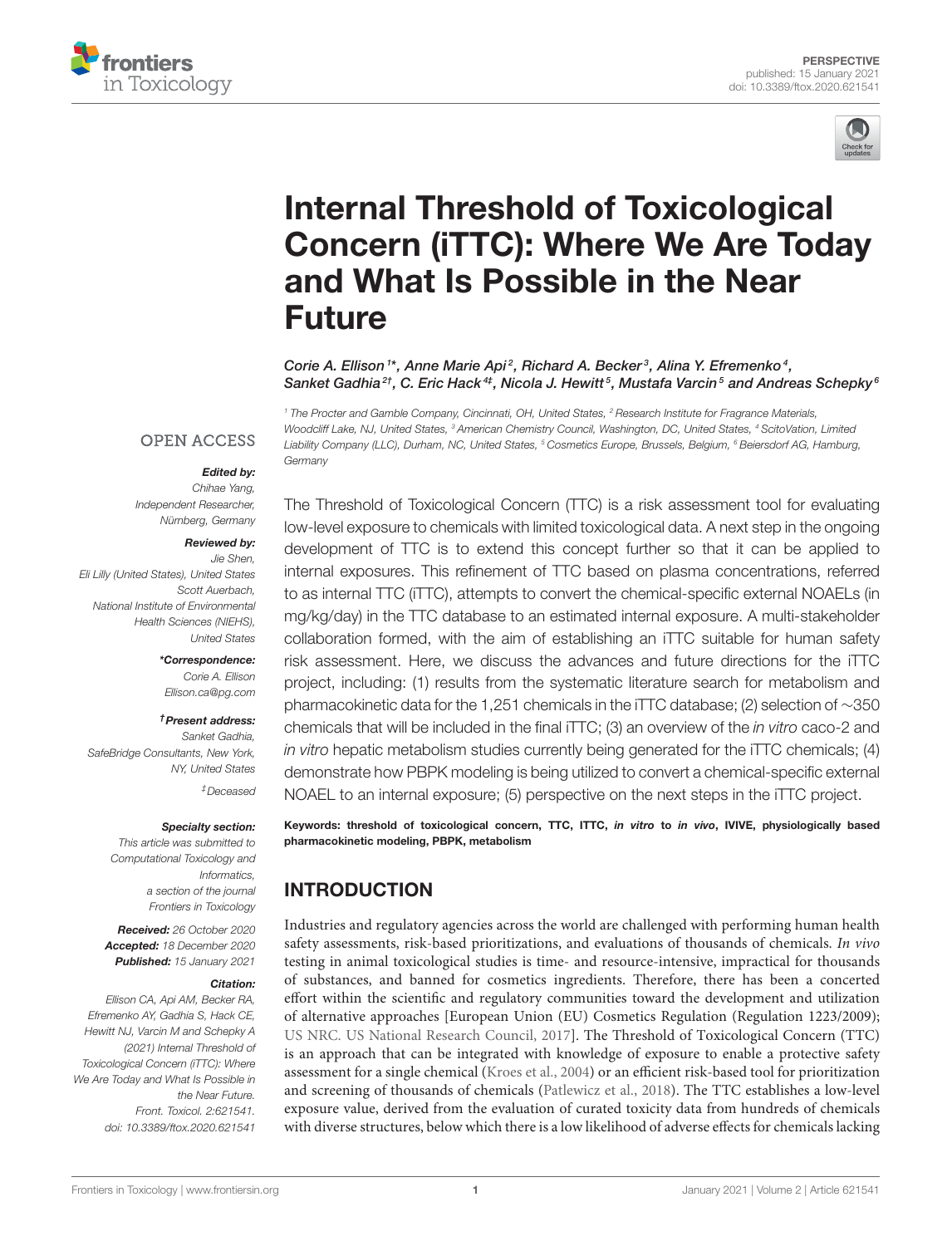safety data. If human exposure to a chemical is below the TTC value, it can be judged "with reasonable confidence, to present a low probability of a risk" [\(Munro et al., 1996\)](#page-5-2). When using TTC for non-cancer endpoints, a tiered approach is utilized rather than applying a single limit value. A chemical is assigned to one of three potency bins based on its chemical structure [\(Munro et al.,](#page-5-2) [1996\)](#page-5-2). The appropriate potency bins, called "Cramer Classes," are determined by using the decision tree of [Cramer et al. \(1978\)](#page-5-3), and are defined as: "Class I substances are those with structures and related data suggesting a low order of oral toxicity"; Class II chemicals are intermediate (less innocuous than Class I); "Class III substances are those that permit no strong initial presumptions of safety, or that may even suggest significant toxicity" [\(Cramer et al., 1978\)](#page-5-3).

When using the TTC for risk-based evaluations, the relevant TTC value is compared to a human external exposure estimate (e.g., oral intake in mg/kg-day) because TTC values have been derived from toxicological data from oral exposure studies in animals based on administered dose (i.e., mg/kg-day). While TTC has proven to be an important tool for addressing low level exposures, there are times in a safety assessment where the internal exposure is more relevant, and as such, several groups [\(Bessems et al., 2017;](#page-5-4) [Ellison et al., 2019;](#page-5-5) [Rogiers et al., 2020\)](#page-5-6) have suggested to expand the TTC concept further so that it is representative of internal exposures. This refinement of TTC based on plasma concentrations, referred to as an "internal TTC" (iTTC), attempts to convert external NOAELs in mg/kg/day of chemicals in the TTC database to an estimated corresponding internal exposure. An iTTC would be useful in the development of new approach methods and to further expand and refine the use of TTC. Example uses of the iTTC thresholds include: riskbased safety assessments for dermal and inhalation exposures; development of metabolism-based structure-activity relationship assessments; risk-based screening of aggregate exposures of a given substance from multiple routes of exposures; in vitro safety evaluation by comparing the iTTC to concentrations producing bioactivity in in vitro biological assays.

In 2017, Cosmetics Europe (CosEu) organized a workshop with participants from multiple stakeholders (cosmetics and chemical industries, the US EPA, EU JRC, and academia), all with relevant expertise in TTC and Absorption, Distribution, Metabolism, and Excretion (ADME) to critically evaluate the requirements to establish an iTTC [\(Ellison et al., 2019\)](#page-5-5). At the conclusion of the workshop, a framework and workplan for deriving an iTTC was established (**[Figure 1](#page-2-0)**). The framework for deriving an iTTC begins with identifying existing TTC/chemical datasets which contain chemical-specific oral NOAELs, expressed as an external dose in mg/kg/day. Then, ADME properties are collected for each chemical in the dataset via existing literature, in silico estimation tools, or generating empirical data. Chemical-specific physiologically based pharmacokinetic (PBPK) modeling will then be used to convert the chemical-specific oral NOAELs from the TTC dataset of chemicals to an internal exposure estimate. Multiple advancements have been made toward establishing an iTTC as a result of the multi-stakeholder collaboration. In this manuscript, we discuss the progress and future direction for the iTTC project.

# LITERATURE SEARCH

The iTTC database was generated by combining three existing TTC/chemical databases, including [Munro et al. \(1996\)](#page-5-2), COSMOS [\(Yang et al., 2017\)](#page-6-1) and the RIFM database (Patel et al., [2020\)](#page-5-7). The combined database results in ∼1,300 unique chemicals. An extensive literature search was conducted for each chemical in the combined chemical database (Munro  $+$  $COSMOS + RIFM$ ) to identify the chemicals with existing pharmacokinetic (PK) and ADME data. Results from this search were leveraged to prioritize chemicals needing additional data for PBPK modeling, as well as help identify existing in vivo data that could be used to verify the PBPK models. The literature search was conducted following the approach described by [Ellison et al.](#page-5-5) [\(2019\)](#page-5-5) and described in full in **[Supplemental File 1](#page-5-8)**. In brief, an automated workflow was developed and implemented in Spyder using the Bio-python Entrez package to locate articles in PubMed with the specified species, compound, and either pharmacokinetics, metabolism, or clearance. For each article that was identified by the automated workflow, a text search was conducted to create a term frequency matrix for each article using keywords targeted toward prioritizing papers that have in vitro metabolism and/or PK data. The idea was that articles having a higher frequency of specified terms would be more relevant for the project. To rank the importance of a paper, a score was calculated that summed the most important search terms from the list. An extensive quality control check was performed as the data were extracted and collated into three different categories: "in vitro data only," "in vivo data only," and "in vitro and in vivo data." Data were curated manually, ensuring the correct species, consistency of clearance units, accuracy of unit conversions, suitability of in vivo data, and target exposure routes. The final literature search was conducted for ∼1,300 compounds and identified potential published data sources for 603 of the compounds (hit compounds). A total of ∼67,800 publications were identified in the search, whereby 312 of the hit compounds had 10 or fewer article hits, while 102 chemicals had over 100 hits. More than 6,000 of the publications were reviewed, with prioritization given to more PK/ADMErelevant publications as described above. At the conclusion of the literature search, it was determined that for the ∼1,300 chemicals that were searched, ∼80% of the chemicals had no PK or ADME data, 10% had in vivo PK data, 5% had in vitro metabolism data and 5% had in vivo PK and in vitro metabolism data.

**Abbreviations:** ADME, Absorption, Distribution, Metabolism and Excretion; CosEu, Cosmetics Europe; Fa, Fraction absorbed; iTTC, Internal Threshold of Toxicological Concern; LOAEL, Lowest Observable Adverse Effect Level; NOAEL, No Observable Adverse Effect Levels; PK, Pharmacokinetic; PBPK, Physiologically based pharmacokinetic; PLETHEM, Population Life-course Exposure to Health Effects Model; RIFM, Research Institute for Fragrance Materials; TTC, Threshold of Toxicological Concern.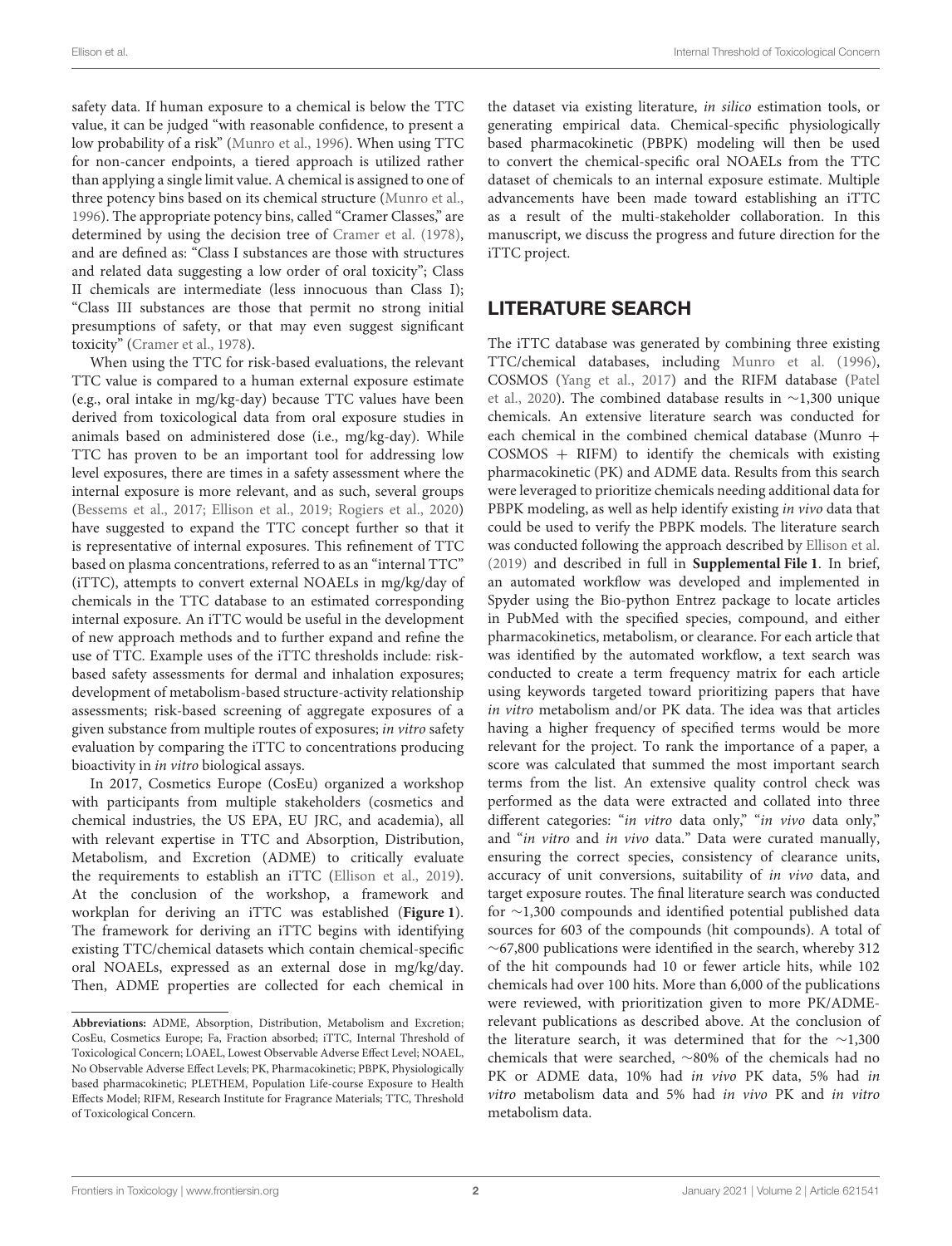

# <span id="page-2-0"></span>CHEMICAL SELECTION

The large dataset derived when merging the Munro, COSMOS, and RIFM databases creates a practical challenge for the iTTC project because of the resources needed to generate new in vitro ADME data and complete PBPK modeling for such a diverse group of chemicals. Thus, the dataset was triaged to a more manageable number using a chemical space assessment. To complete this, two statistical approaches, principal component analysis (PCA) and k-means clustering were utilized (Ellison et al., [2019\)](#page-5-5). The results from the PCA and k-means clustering analyses helped to separate and group the chemicals so that representative chemicals can be chosen, thus reducing the amount of chemicals requiring PBPK modeling to a more reasonable number while still maintaining chemical diversity. The results of the chemical space assessment reported in Ellison

et al. [\(2019\)](#page-5-5), along with the results of the literature search (described above), were used to guide the chemical selection for the iTTC database (**[Figure 2](#page-3-0)**).

Criteria for selecting chemicals to be included in the iTTC work consisted of: bioaccumulation potential, availability of PK, or in vitro ADME data, presence of a NOAEL and Lowest Observable Adverse Effect Level (LOAEL), Cramer classification, and cluster number (from the statistical approach, k-means clustering). Bioaccumulation potential is of interest since plasma concentration can significantly under-predict the total body burden of a chemical that bioaccumulates in tissues. As such, when modeling the plasma concentration at the NOAEL, the PBPK model prediction would be a poor indicator of body burden. Metabolic clearance has been shown to be an important factor in determining bioaccumulation potential (Tonnelier et al., [2012\)](#page-6-2), and polyhalogenated aromatic compounds, such as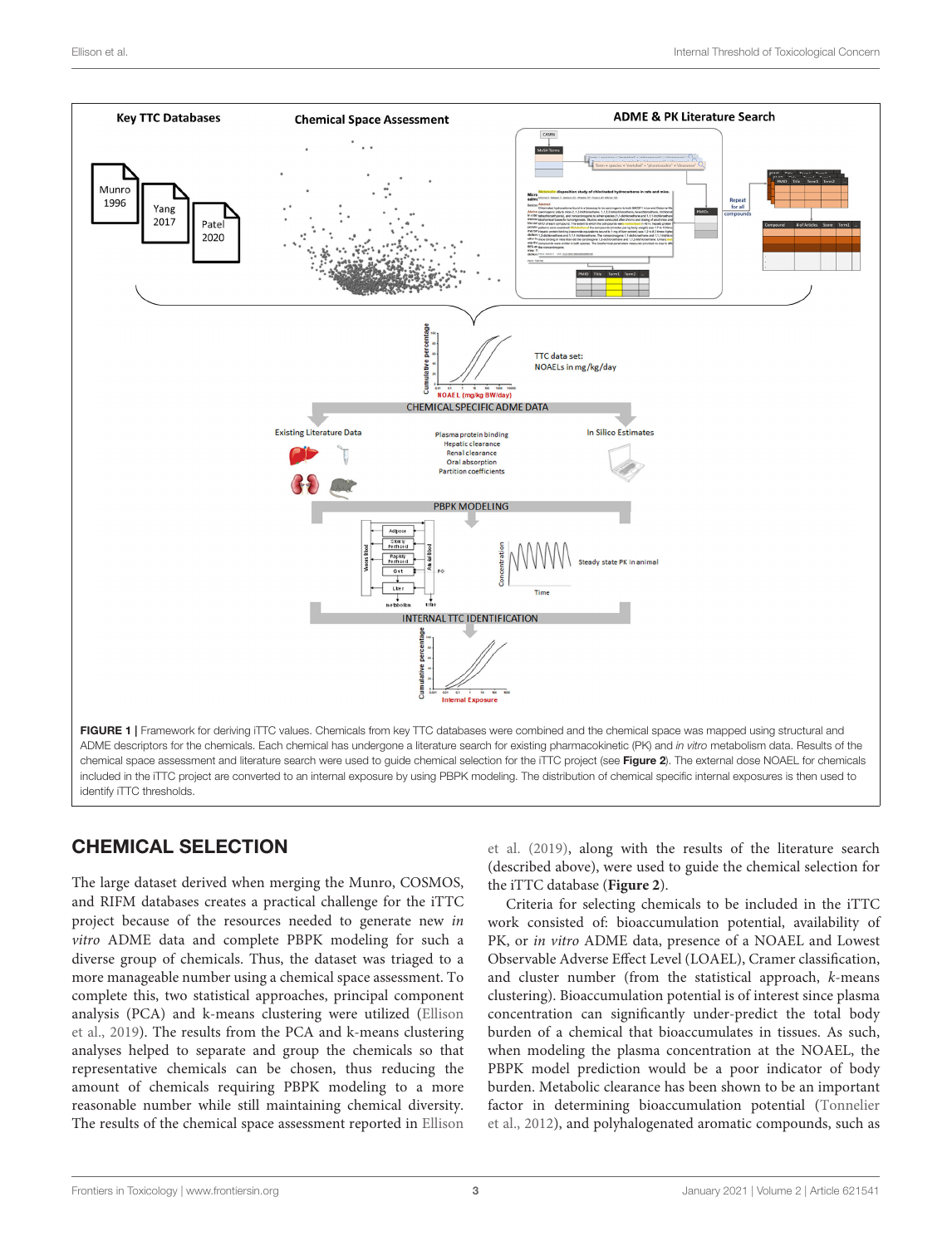

<span id="page-3-0"></span>tetrachlorodibenzodioxin, are known to bioaccumulate and have low metabolism. Therefore, we first identified chemicals that may have bioaccumulation potential by identifying polyhalogenated chemicals. These chemicals were then checked to see if they had been previously classified as having bioaccumulation potential and were listed as persistent organic pollutants by the Stockholm Convention [\(Stockholm Convention, 2019\)](#page-6-3). For polyhalogenated chemicals not on the Stockholm Convention list of persistent organic pollutants, a thorough review of available animal PK data was conducted to determine the rate of elimination of a chemical from the body. Chemicals with a biological half-life longer than 7 days were considered to have slow elimination and were excluded due to potential bioaccumulation concerns. The review for polyhalogenated chemicals identified 83 out of 1,286 chemicals with more than 2 halogens. Of these 83 chemicals: (1) PK data was available for 78 chemicals; (2) 10 were identified as persistent organic pollutants by the Stockholm Convention; (3) 3 were not identified as persistent organic pollutants by the Stockholm Convention but had biological half-lives >7 days. Based on this review, 13 chemicals were identified as bioaccumulating, and were subsequently excluded from the iTTC project (1,2,4,5-tetrachlorobenzene, chlordane, p,p′ -DDT, dicofol, dieldrin, heptachlor, heptachlor epoxide, hexachlorobenzene, hexachlorobutadiene, lindane, mirex, pentachlorophenol, photodieldrin).

To maximize the use of available data, chemicals with existing PK and ADME data were included in the iTTC database. Only chemicals that had a defined NOAEL and LOAEL in the critical toxicity study were considered. The NOAEL used in a TTC database should be the highest dose at which no adverse effects are detected, and it is difficult to be sure that this has been identified unless the dose at which adverse effects begin to appear has also been defined. It would be problematic, and potentially result in artificial exposure limits, if chemicals that do not have a defined LOAEL were to be included. For example, FD&C Blue 1, a common colorant used in food, drugs and cosmetic products, has an oral NOAEL of 200 mg/kg/day, which was the highest dose tested in the study and therefore no LOAEL was identified. Part of the low toxicity potential of FD&C Blue 1 is due to the low oral absorption, which has been estimated to be about 0.3–2% (Brown et al., [1980\)](#page-5-9). If PBPK modeling is attempted for this NOAEL dose it would result in a very low systemic exposure to FD&C Blue 1,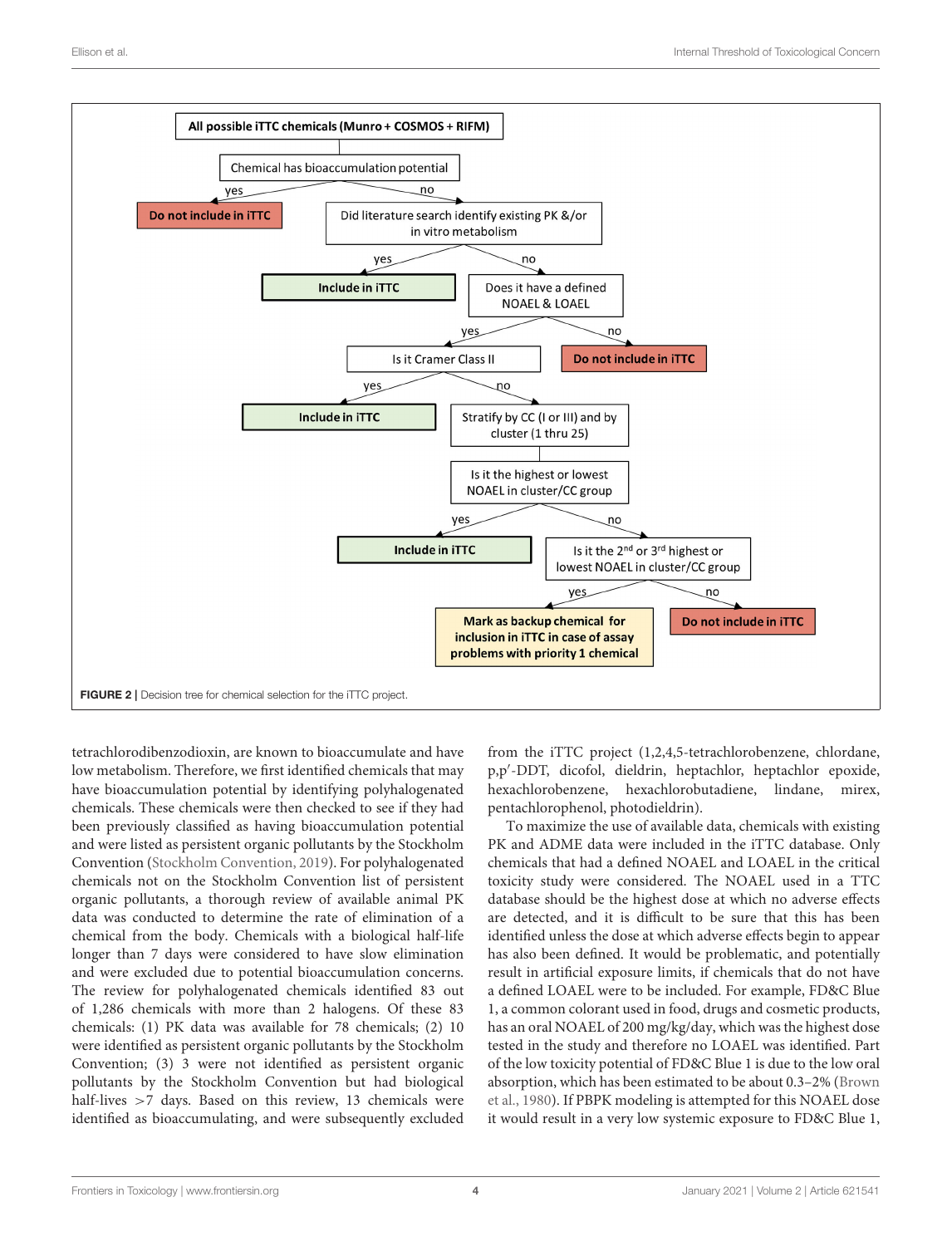due to the low oral absorption. If such a derived internal exposure value were to be included in the iTTC distribution it would artificially lower the distribution and lead to misclassification of FD&C Blue 1 being more potent than it truly is. The remainder of the chemicals were stratified by Cramer classification (I, II, and III) and all the Cramer class II chemicals were included in the iTTC project. The reason for including all Cramer class II compounds at this point was due to the fact that Cramer class II has historically been underrepresented in TTC databases [\(Patel et al., 2020\)](#page-5-7). Cramer class I and II chemicals were stratified further by cluster numbering (1–25) based on the k-means cluster group number that was assigned to it in [Ellison et al. \(2019\)](#page-5-5). For each Cramer class/cluster group, the chemicals with the highest and lowest NOAEL from the group were selected to be included in the iTTC database. The rationale for picking the highest and lowest NOAEL from the Cramer class/cluster group is that this would provide a balanced approach to start with and there is no way of knowing a priori what the internal exposure associated with a NOAEL will be, since this is controlled by the ADME properties of the chemical. This approach has resulted in a diverse distribution of the TTC chemicals being selected for inclusion in the iTTC project. In total, there are ∼300 chemicals included in this work. The number and final selection of chemicals is subject to change based on challenges arising for chemical procurement and analytical feasibility in the in vitro assay studies.

# IN VITRO DATA GENERATION

As described in [Ellison et al. \(2019\)](#page-5-5) and illustrated in **[Figure 1](#page-2-0)**, it is necessary to generate new in vitro data for liver metabolism and/or oral absorption. These data are needed as part of the PBPK modeling approach to convert external NOAELs to estimates of internal plasma concentration. The in vitro work is currently on-going and involves determining the permeability of ∼300 chemicals in Caco-2 cells and metabolism of ∼200 chemicals in hepatocyte suspensions. For the Caco-2 cell assays, bidirectional cell permeability is being measured, with a pH of 6.5 and 7.4 in the apical and basolateral compartment, respectively (to mimic intestinal pH). The first tier of testing with the Caco-2 cells was conducted for a group of "calibration" compounds with known in situ single pass intestinal permeability data in rats [\(Kim et al., 2006;](#page-5-10) [Zakeri-Milani et al., 2007;](#page-6-4) Lozoya-Agullo et al., [2015\)](#page-5-11). Most of these compounds are not included in the iTTC database but are important compounds for this project because they enable an in vitro to in vivo correlation to be established for the Caco-2 permeability data. The second tier of Caco-2 cell testing has focused on the iTTC compounds. The in vitro to in vivo correlation will then be used to estimate in vivo permeability for the iTTC compounds that only have Caco-2 permeability data. For metabolism studies, the in vitro intrinsic clearance in hepatocytes of test chemicals is being determined using a substrate depletion approach [\(Obach,](#page-5-12) [1999\)](#page-5-12). Cryopreserved hepatocytes (isolated from the species from which the in vivo toxicity data were generated) are being incubated under physiologically relevant conditions with test compounds at concentrations expected to be well below the Km. Samples are being collected at defined time points up to 2h and assayed for parent compound content. Intrinsic clearance is being estimated based on the elimination rate constant and normalized to the hepatocyte cell number in the incubation.

# PBPK MODELING

PBPK modeling provides the mechanistic basis for predicting internal concentrations based on external dose using ADME data. In addition to the use of historical animal data, in vitro experiments can be used to measure the required PBPK parameters, such as metabolic clearance. Use of these cell-based or subcellular data requires in vitro to in vivo extrapolation to be relevant for whole animal simulation. PBPK modeling for the iTTC project is being conducted using a custom, batch version of Population Life-course Exposure to Health Effects Model (PLETHEM), which was created specifically to handle a large number of compounds such as in the iTTC database in an efficient manner. The existing version of PLETHEM [\(Pendse et al., 2020\)](#page-5-13) is designed to be easy to use via a graphical user interface. The PLETHEM platform implements an 11-compartment PBPK model, with built-in physiology for rats and humans. While the majority of the TTC database consists of rat data, a number of NOAELs in the database were from studies in other species (rabbit, mouse, dog, hamster, and monkey), and relevant physiologies are being added to this custom version of PLETHEM to support PBPK modeling for these species. The oral exposure module, the route of interest for iTTC, in the PLETHEM platform handles gavage, drinking water, or diet exposure, and absorption is described using a fraction absorbed (Fa) and a first order absorption rate constant. Fa is a parameter that is not commonly reported in the literature and is a combination of several factors that affect oral absorption. For this project, the oral absorption model in PLETHEM is being redesigned so that Fa is no longer an input parameter. Instead, Fa will be estimated by a mechanistic oral absorption model that uses gastrointestinal transit time and the permeability rate of the chemical through the intestinal wall. Input parameter values for PBPK modeling simulations are a combination of in silico and in vitro data. In silico parameters were estimated using a combination of tools including OPERA, ACD, ADMET Predictor, and GastroPlus [\(Ellison et al., 2019\)](#page-5-5). These parameters include molecular weight, octanol-water partition coefficient, vapor pressure, water solubility, fraction unbound, and fraction available. In vitro input parameters for the model include Caco-2 permeability and metabolism.

# LOOKING TOWARD THE FUTURE

Work is still in progress for the iTTC project. The studies with hepatocytes and Caco-2 cells are continuing, and the PBPK modeling simulations are being conducted as the data becomes finalized. The PBPK modeling simulations will continue to be run in an iterative process to allow input of new in vitro data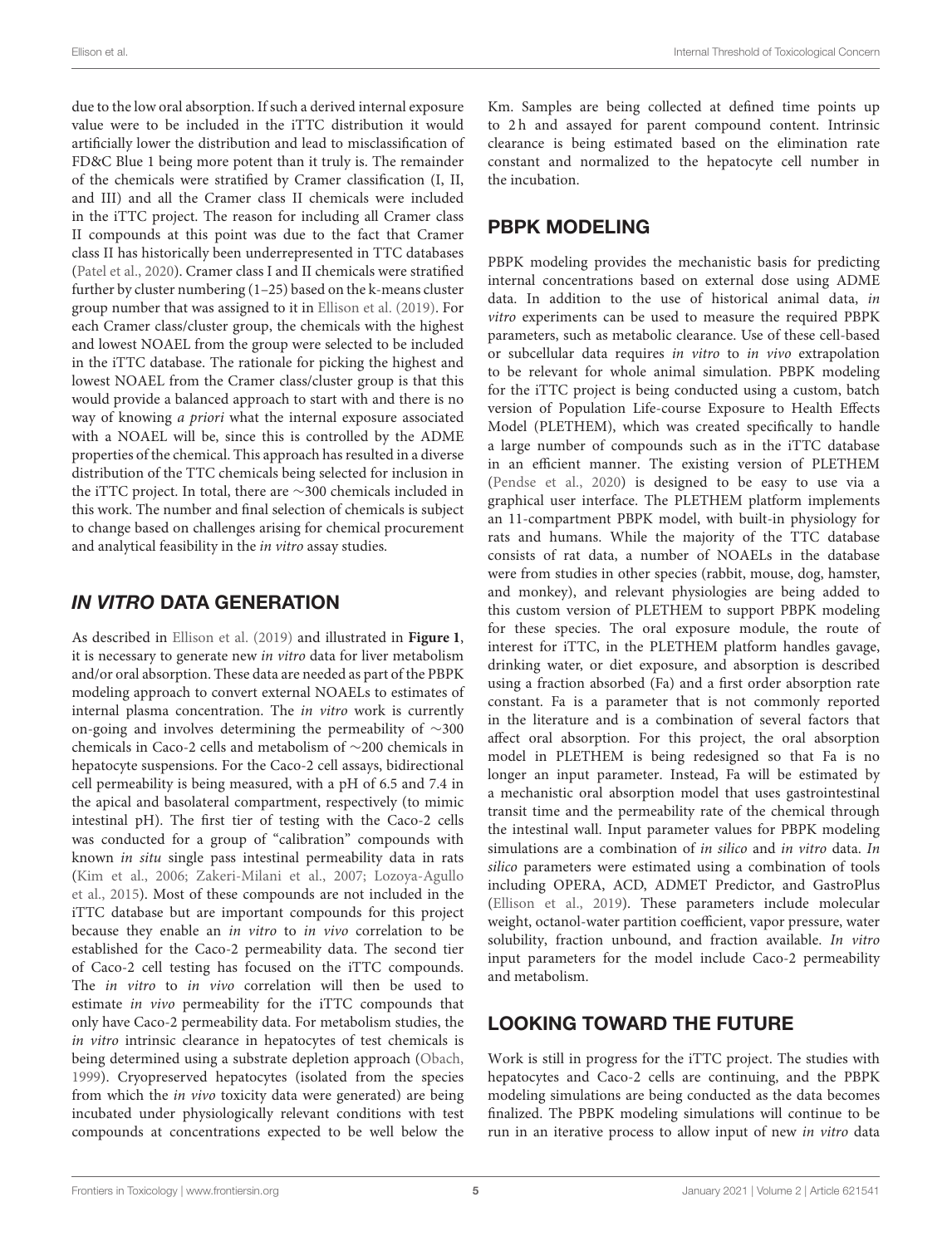and to explore the impact of different modeling assumptions and approaches. For example, future modeling work will examine the impact of different clearance mechanisms by comparing model predictions that include or omit plasma protein binding (restricted or unrestricted clearance, respectively). Once all relevant data are available and the PBPK modeling work is completed and a distribution of internal exposures exists, approaches to determine and apply appropriate toxicokinetic and toxicodynamic uncertainty factors will be evaluated and then applied to the 5th percentile threshold level to derive the final iTTC values. Moreover, the knowledge gained with this project will go beyond the development of iTTC and will also be relevant to broader issues that will help advance new approach methods.

# DATA AVAILABILITY STATEMENT

The original contributions presented in the study are included in the article/supplementary material, further inquiries can be directed to the corresponding author/s.

### AUTHOR CONTRIBUTIONS

AE, CH, and CE contributed to the design and implementation of the literature search. CE, NH, and AS contributed to the selection of iTTC chemicals. RB, AA, SG, NH, and CE contributed to the design and analysis of results for the in vitro assays. CH, AE, and CE planned and carried out the PBPK modeling simulations. CE, AA, RB, AE, SG, CH, NH, MV, and AS contributed to the writing of the manuscript. All authors contributed to the article and approved the submitted version.

### **REFERENCES**

- <span id="page-5-4"></span>Bessems, J. G. M., Paini, A., Gajewska, M., and Worth, A. (2017). The margin of internal exposure (MOIE) concept for dermal risk assessment based on oral toxicity data - a case study with caffeine. Toxicology 392, 119–129. doi: [10.1016/j.tox.2017.03.012](https://doi.org/10.1016/j.tox.2017.03.012)
- <span id="page-5-9"></span>Brown, J. P., Dorsky, A., Enderlin, F. E., Hale, R. L., Wright, V. A., and Parkinson, T. M. (1980). Synthesis of 14C-labelled FD and C Blue No. 1 (Brilliant Blue FCF) and its intestinal absorption and metabolic fate in rats. Food Cosmet. Toxicol. 18, 1–5. doi: [10.1016/0015-6264\(80\)90002-4](https://doi.org/10.1016/0015-6264(80)90002-4)
- <span id="page-5-3"></span>Cramer, G. M., Ford, R. A., and Hall, R. L. (1978). Estimation of toxic hazard–a decision tree approach. Food Cosmet. Toxicol. 16, 255–276. doi: [10.1016/S0015-6264\(76\)80522-6](https://doi.org/10.1016/S0015-6264(76)80522-6)
- <span id="page-5-5"></span>Ellison, C. A., Blackburn, K. L., Carmichael, P. L., Clewell, H. J. 3rd, Cronin, M. T. D., Desprez, B., et al. (2019). Challenges in working towards an internal threshold of toxicological concern (iTTC) for use in the safety assessment of cosmetics: Discussions from the Cosmetics Europe iTTC Working Group workshop. Regul. Toxicol. Pharmacol. 103, 63–72. doi: [10.1016/j.yrtph.2019.01.016](https://doi.org/10.1016/j.yrtph.2019.01.016)
- <span id="page-5-10"></span>Kim, J. S., Mitchell, S., Kijek, P., Tsume, Y., Hilfinger, J., and Amidon, G. L. (2006). The suitability of an in situ perfusion model for permeability determinations: utility for BCS class I biowaiver requests. Mol. Pharm. 3, 686–694. doi: [10.1021/mp060042f](https://doi.org/10.1021/mp060042f)
- <span id="page-5-0"></span>Kroes, R., Renwick, A. G., Cheeseman, M., Kleiner, J., Mangelsdorf, I., Piersma, A., et al. (2004). Structure-based thresholds of toxicological concern (TTC): guidance for application to substances present at low levels in the diet. Food Chem. Toxicol. 42, 65–83. doi: [10.1016/j.fct.2003.08.006](https://doi.org/10.1016/j.fct.2003.08.006)

### FUNDING

Funding for this research was provided by the Cosmetics Europe Long-Range Science Strategy program, the American Chemistry Council Long-Range Research Initiative, and the Research Institute for Fragrance Materials.

# **DEDICATION**

We would like to express our gratitude and pay our respects to our late colleague, CH who passed away in late September 2020 during the final preparation of this manuscript. He was a dedicated PBPK modeler and instrumental in developing the custom version of the PLETHEM PBPK model for this research project. We dedicate this manuscript to his memory.

### ACKNOWLEDGMENTS

The authors would like to acknowledge and thank key groups that have been a part of this work, including: the CosEU ADME Task Force; the CosEU Systemic Toxicity Task Force, the American Chemistry Council Long-Range Research Initiative; the Expert Panel for Fragrance Safety; the iTTC Working Group; Pharmacelsus GmbH; RTI International.

# SUPPLEMENTARY MATERIAL

<span id="page-5-8"></span>The Supplementary Material for this article can be found [online at: https://www.frontiersin.org/articles/10.3389/ftox.2020.](https://www.frontiersin.org/articles/10.3389/ftox.2020.621541/full#supplementary-material) 621541/full#supplementary-material

Supplemental File 1 | Literature search strategy for iTTC project (word doc).

- <span id="page-5-11"></span>Lozoya-Agullo, I., González-Álvarez, I., González-Álvarez, M., Merino-Sanjuán, M., and Bermejo, M. (2015). In situ perfusion model in rat colon for drug absorption studies: comparison with small intestine and caco-2 cell model. J. Pharm. Sci. 104, 3136–3145. doi: [10.1002/jps.24447](https://doi.org/10.1002/jps.24447)
- <span id="page-5-2"></span>Munro, I. C., Ford, R. A., Kennepohl, E., and Sprenger, J. G. (1996). Correlation of structural class with no-observed-effect levels: a proposal for establishing a threshold of concern. Food Chem. Toxicol. 34, 829–867. doi: [10.1016/S0278-6915\(96\)00049-X](https://doi.org/10.1016/S0278-6915(96)00049-X)
- <span id="page-5-12"></span>Obach, R. S. (1999). Prediction of human clearance of twenty-nine drugs from hepatic microsomal intrinsic clearance data: an examination of in vitro halflife approach and nonspecific binding to microsomes. Drug Metab. Dispos. 27, 1350–1359.
- <span id="page-5-7"></span>Patel, A., Joshi, K., Rose, J., Laufersweiler, M., Felter, S. P., and Api, A. M. (2020). Bolstering the existing database supporting the non-cancer Threshold of Toxicological Concern values with toxicity data on fragrance-related materials. Regul. Toxicol. Pharmacol. 116:104718. doi: [10.1016/j.yrtph.2020.104718](https://doi.org/10.1016/j.yrtph.2020.104718)
- <span id="page-5-1"></span>Patlewicz, G., Wambaugh, J. F., Felter, S. P., Simon, T. W., and Becker, R. A. (2018). Utilizing threshold of toxicological concern (TTC) with high throughput exposure predictions (HTE) as a risk-based prioritization approach for thousands of chemicals. Comput. Toxicol. 7, 58–67. doi: [10.1016/j.comtox.2018.07.002](https://doi.org/10.1016/j.comtox.2018.07.002)
- <span id="page-5-13"></span>Pendse, S. N., Efremenko, A., Hack, C. E., Moreau, M., Mallick, P., Dzierlenga, M., et al. (2020). Population Life-course exposure to health effects model (PLETHEM): An R package for PBPK modeling. Comput. Toxicol. 13:100115. doi: [10.1016/j.comtox.2019.100115](https://doi.org/10.1016/j.comtox.2019.100115)
- <span id="page-5-6"></span>Rogiers, V., Benfenati, E., Bernauer, U., Bodin, L., Carmichael, P., Chaudhry, Q., et al. (2020). The way forward for assessing the human health safety